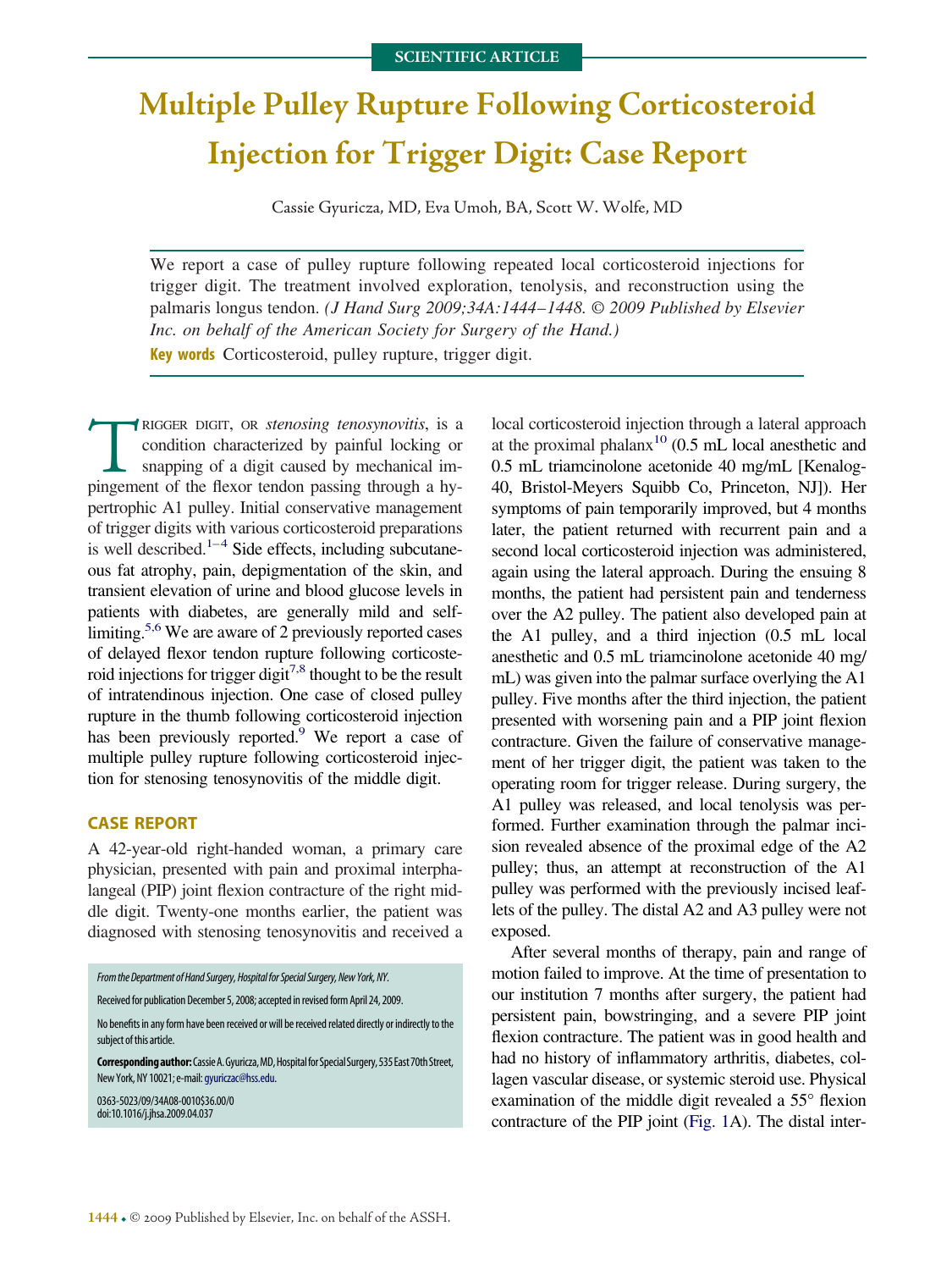<span id="page-1-0"></span>

**FIGURE 1:** Clinical photographs of the patient's affected hand at time of presentation to our institution, showing **A** the 55° flexion contracture and **B** the limitation of active composite flexion.





**FIGURE 2:** Axial image at the level of the A2 pulley from magnetic resonance imaging of the middle digit. There is complete disruption of the A2 pulley (arrows), with palmar displacement of the flexor tendon. **A** The intact pulley is present in adjacent digits. **B** Sagittal image of the middle digit demonstrating palmar displacement of the flexor tendon.

phalangeal (DIP) joint was supple, and the patient had full passive composite flexion. Good pull-through of both the profundus and superficialis tendons was evi-

A

denced by independent PIP and DIP motion. Flexor tendon excursion was limited, as evidenced by active composite flexion to within 2 cm from the distal palmar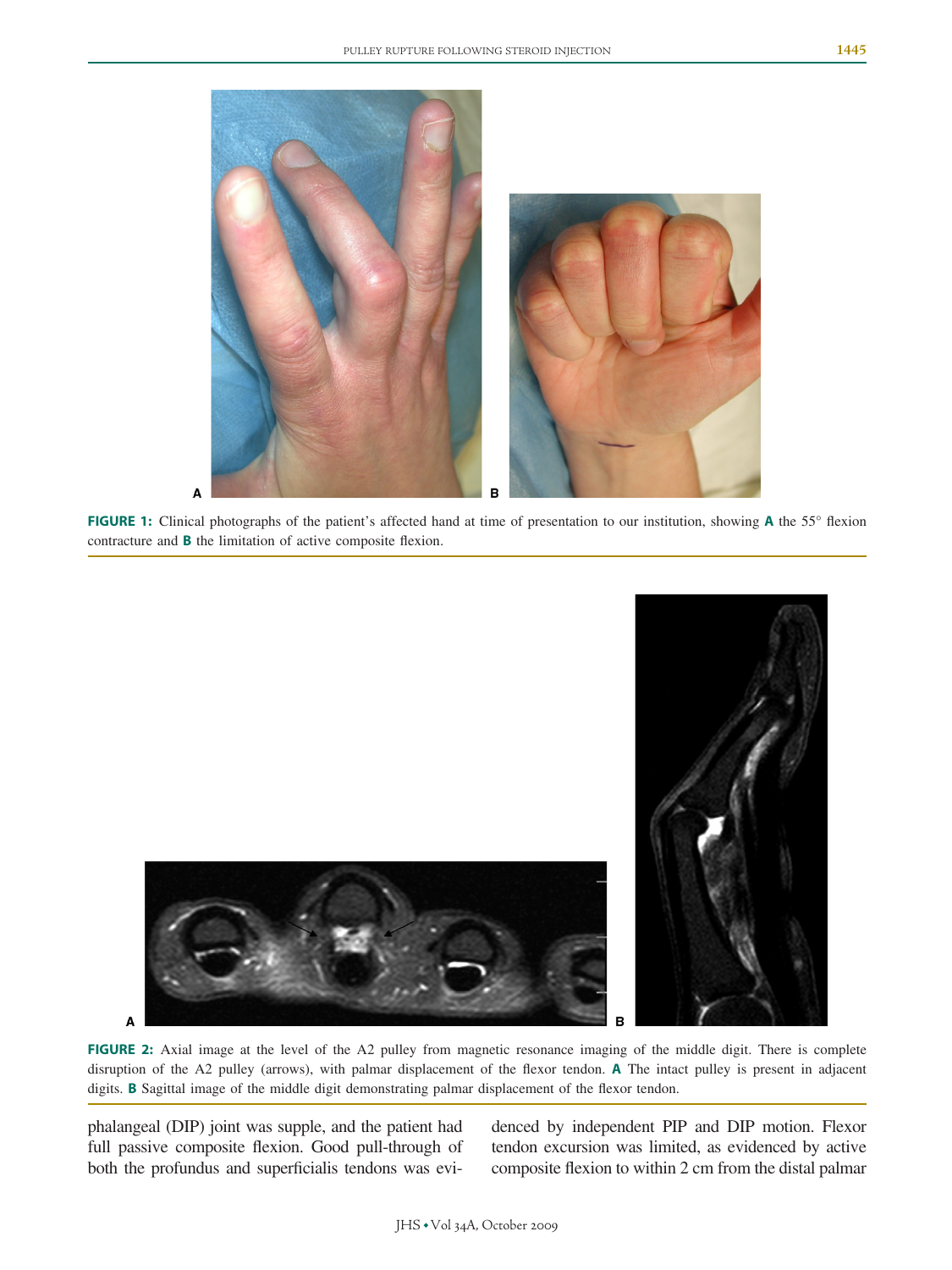

**FIGURE 3:** The flexor tendon sheath was gray, with evidence of chronic inflammation. The pulley system between A1 and A4 was completely disrupted. **A** The flexor tendon sheath lies volar to the neurovascular bundle (white arrow), consistent with bowstringing of the tendon. **B** The incompetent sheath and pulley remnants were excised, leaving the "ever present rim" at the base of the flexor tendon sheath intact.

crease [\(Fig. 1B](#page-1-0)). Magnetic resonance imaging revealed complete disruption of the A1, A2, C1, and A3 pulleys [\(Figs. 2A, 2B](#page-1-0)). Surgical treatment with pulley reconstruction was recommended.

During surgery, the flexor apparatus from the DIP joint to the metacarpophalangeal (MCP) joint was exposed through a Bruner incision. The flexor tendon sheath was gray, with evidence of chronic inflammation (Fig. 3A), and the tendons were elevated from the proximal and middle phalanges. Complete disruption of the A1 through a portion of A4 pulleys was confirmed. The incompetent sheath and pulley remnants were excised, leaving the "ever present rim["11](#page-4-0) at the base of the flexor sheath intact (Fig. 3B). Lysis of adhesions along the full length of the flexor tendon and gentle manipulation of the digit permitted full passive extension of the digit without capsulotomy or collateral ligament release. The palmaris longus tendon was harvested with a tendon stripper through a transverse incision at the wrist crease, and split longitudinally in preparation for pulley reconstruction. Using the Weilby technique for pulley reconstruction, $11$  the tendon was woven in a shoelace pattern over 5 cm of the flexor tendon, through the intact fibrosseous rim of the previous pulley system, and secured using 3-0 braided polyester suture (Fig. 4). Given the long-standing flexion contracture, the PIP joint was temporarily pinned in extension using a single 1.14-mm (0.045 in) K-wire to relieve tension on the pulley repair.



**FIGURE 4:** Reconstructed pulley, using the palmaris tendon graft woven through the intact pulley rim in a shoelace pattern over the flexor tendon.

Immediate motion of the DIP was begun; MCP joint motion was begun at 3 days after surgery. The pin was removed at 3 weeks, and a protected tenodesis flexor tendon protocol with a pulley ring splint was begun, including place and hold exercises. At 7 weeks after surgery, the patient's progress had plateaued, demon-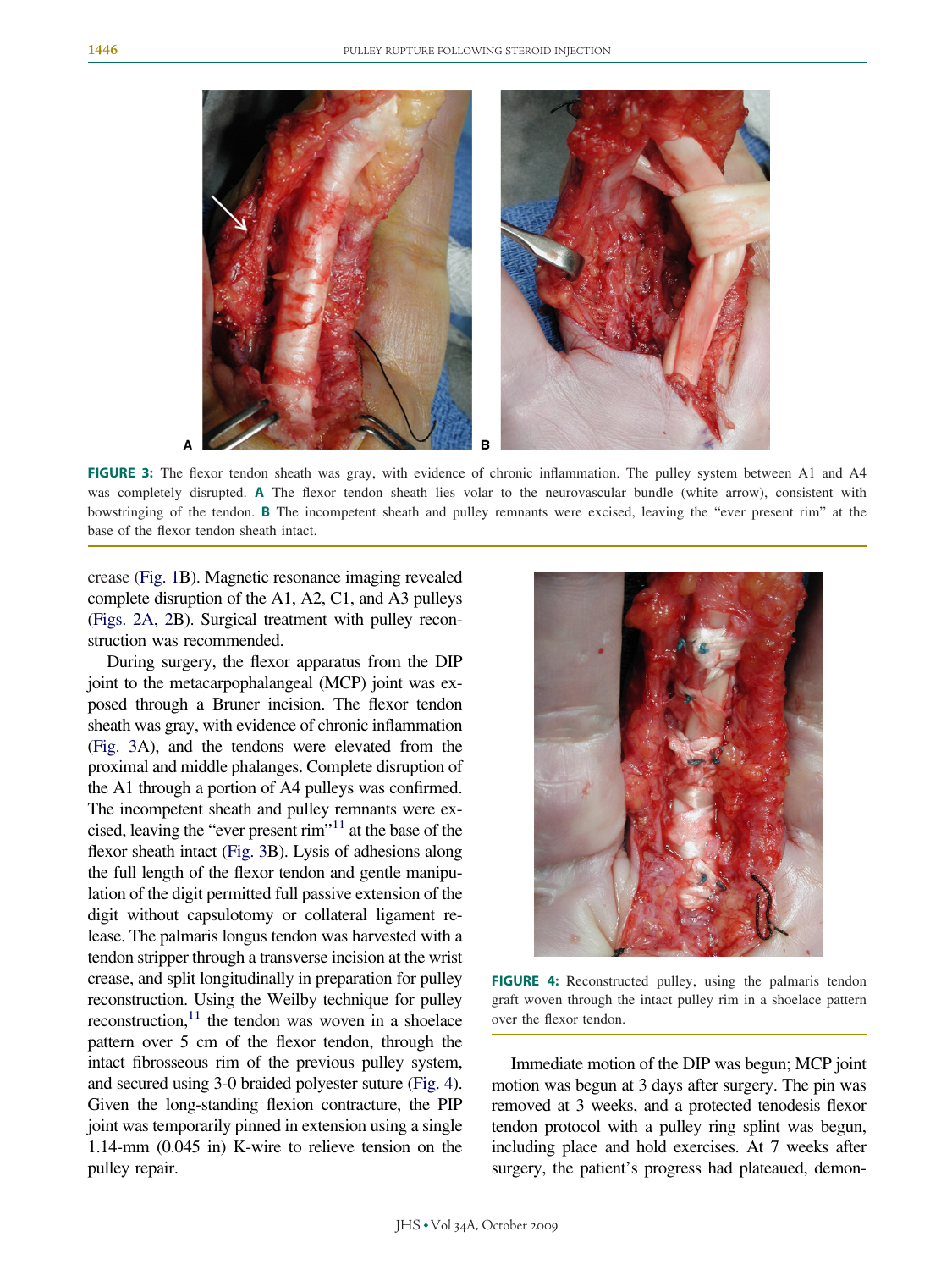

**FIGURE 5:** At 15 months after surgery, the patient has **A** only 5° flexion contracture at the DIP and PIP joints and **B** near full composite flexion.

strating PIP active motion of 0° to 35° and DIP motion of 5° to 10°; consequently, a tenolysis was recommended. At the second surgery under local anesthesia, using tenolysis blades (Meals tenolysis blades, George Tiemann & Co, Hauppauge, NY) through limited windows at the MCP and PIP joint lines, full active tendon excursion was restored in the operating room through the intact pulley reconstruction. At 15 months after tenolysis, the patient had 5° to 88° of motion at the PIP joint,  $5^\circ$  to  $65^\circ$  at the DIP joint, and  $0^\circ$  to  $90^\circ$  at the MCP joint (Figs. 5A, 5B) Strength measurements on the affected side (vs the unaffected side in parentheses) were grip strength, 27 kgf (30); lateral pinch, 8.2 kgf (6.8); 3-jaw pinch, 6.4 kgf (5.5); and tip pinch, 2.3 kgf (2.3). There was no evidence of bowstringing. The patient found minor difficulty with writing and had fatigue and cramping pain with prolonged manual activity, but she was able to return to her work as a general practitioner and all daily activities.

## **DISCUSSION**

Corticosteroid injection is a mainstay of nonsurgical management of trigger digit. The success rate of injection ranges from  $60\%$  to  $92\%$  using 1 to 3 injections,<sup>1,12</sup> and the procedure enjoys a low complication rate. Two previous case reports document flexor tendon ruptures following suspected intratendinous injection.<sup>7,8</sup> In 1 case, the flexor pollicis longus tendon ruptured in a 62-year-old patient who was opening a drawer 4 years after 2 injections for trigger thumb.<sup>7</sup> The particular medication used in this case was not cited. In the second case, flexor digitorum superficialis and profundus tendon ruptures were diagnosed in a 77-year-old patient 13 months after 2 corticosteroid injections (1 mL local anesthetic and 0.5 mL triamcinolone acetonide 40 mg/ mL).<sup>8</sup> Although the direct link of corticosteroid injection to tendon rupture is not possible, both case reports conclude that intratendinous injection should be avoided, given the attritional effects of corticosteroids on tendons. One case in the literature describes closed thumb pulley rupture in a 38-year-old patient after 2 corticosteroid injections for tenosynovitis.<sup>9</sup> The medication, dose, site of injection, and extent of bowstringing are not noted in the case report.

Numerous *in vitro* and animal studies have been performed in attempts to investigate the relationship between corticosteroid injection and tendon ruptures. The varying doses and different steroid preparations make direct causal conclusions difficult. Intratendinous steroid injection has been shown to cause collagen necrosis and subsequent tendon weakness.<sup>13</sup> Triamcinolone and dexamethasone have been shown to suppress human tenocyte cellular activity and reduce collagen production[.14,15](#page-4-0) Fragmentation of collagen bundles and inflammatory cell infiltration have been observed with tendon injection of methylprednisolone and betamethasone.<sup>16</sup> Although a precise etiology for pulley rupture cannot be determined, the finding of an amorphous flexor sheath without discernable pulleys between A1 and A4 suggests collagenous necrosis related to corti